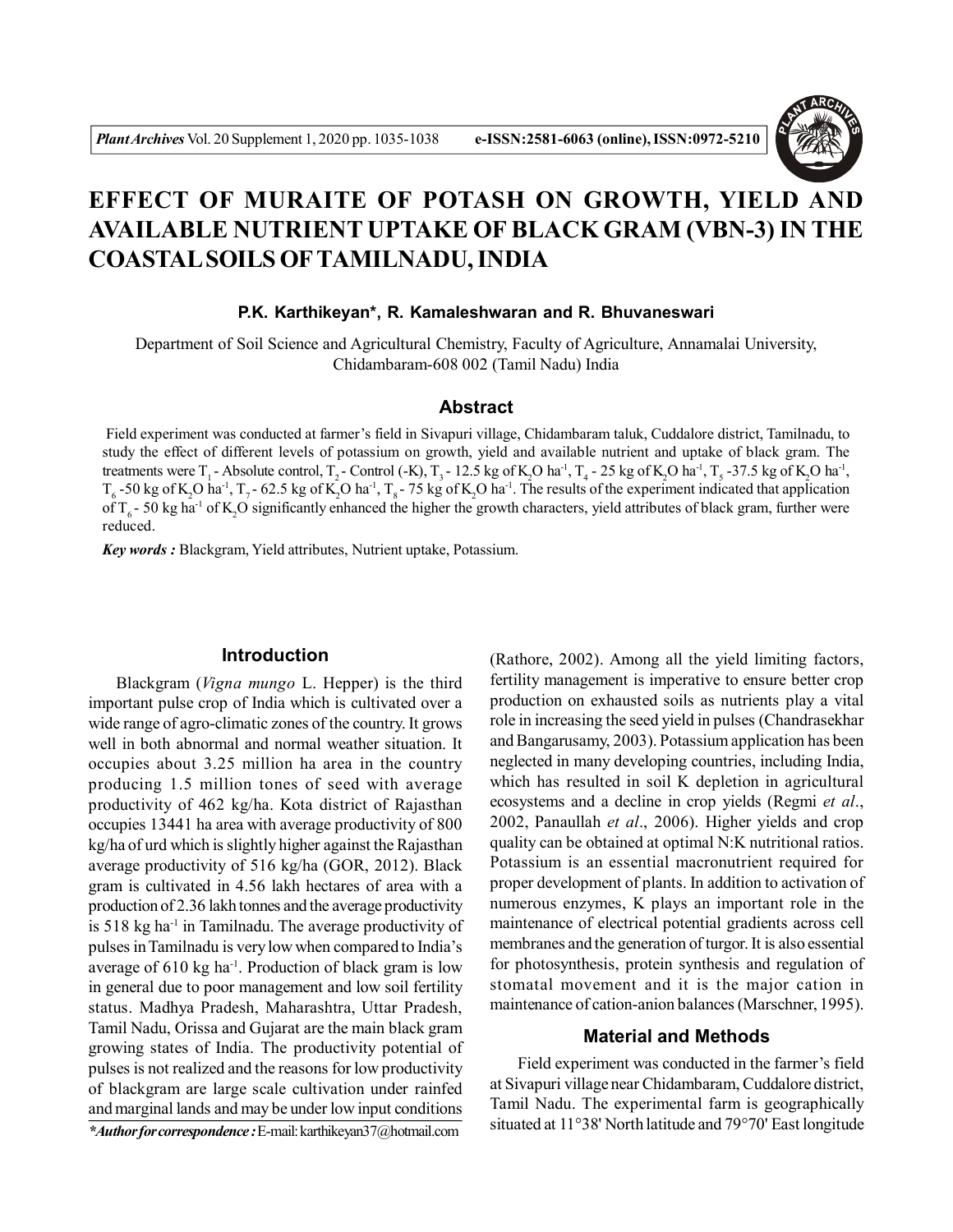and at an altitude of  $\pm$ 5.79m above mean sea level and 6km away from Bay of Bengal. It is characterized by tropical climate with a mean annual rainfall of 1500mm distributed over 57 rainy days. Out of these, 22.97 percent (344.55 mm) is received during South-West monsoon (June-September), 69.13 percent (1036.95 mm) during North-East monsoon (October-December), 3.9 percent (58.50 mm) during winter season (January-February) and the remaining 4 percent (60.00 mm) during summer months (March-April). The maximum temperature ranges from 30.1°C to 39.2°C with a mean of 34.2°C, the minimum temperature ranges from 18.9°C to 28.6°C with a mean of 24.2°C and relative humidity ranges from 79 to 90 percent. The experimental design adopted in the study was randomized block design with three replications and eight treatments. The treatments were  $T_1$  - Absolute control, T<sub>2</sub> - Control (-K), T<sub>3</sub> - 12.5 kg of K<sub>2</sub>O ha<sup>-1</sup>, T<sub>4</sub> -25 kg of  $\text{K}_{2}\text{O}$  ha<sup>-1</sup>, T<sub>5</sub> - 37.5 kg of  $\text{K}_{2}\text{O}$  ha<sup>-1</sup>, T<sub>6</sub> - 50 kg of  $K_2O$  ha<sup>-1</sup>,  $T_7$  - 62.5 kg of  $K_2O$  ha<sup>-1</sup>,  $T_8$  - 75 kg of  $K_2O$  ha<sup>-1</sup>. The soils of Sivapuri village was found to contain soil separates of 29.2, 39.4, 30.5 percent sand, silt and clay respectively. The soils are classified under the textural class clay loam. The bulk density, particle density, pH, electrical conductivity and cation exchange capacity of the soil were 1.38 Mg m-3, 2.50 Mg m-3, 7.60 dsm-1, 0.86  $d$ sm<sup>-1</sup> and 22.4 c mol (p<sup>+</sup>) kg<sup>-1</sup> respectively. Organic carbon content of the soil was  $3.9 \text{ g kg}^{-1}$ . Available N, P and K content of the soil were  $235.0$ , 14.0 and 170 kg ha<sup>-1</sup> respectively, available sulphur content was  $8.5 \text{ mg kg}^{-1}$ and the exchangeable calcium, magnesium, potassium and sodium contents were 8.8, 8.2, 3.8 and 0.9 c mol  $(p^+)$ kg<sup>-1</sup> respectively. The data recorded pertaining to grain yield, nutrient uptake and quality parameters were analyzed statistically for interpreting the results. In order to know the nutrient status of the experimental site, the soil samples to the depth of 0-30cm were randomly collected from the experimental site before sowing and after harvesting of crop. For nutrient uptake, the plant samples were collected at the time of harvesting and calculated by following formulae.

*Nutrientuptakeby plant* (*Kg ha*<sup>-1</sup>) =  $\frac{Nutrient content}{100} \times DMF$  $(Kg ha^{-1}) = \frac{N$ utrient C

Nutrient uptake by plant ( $kg \text{ ha}^{-1}$ ) = Nutrient content  $\%$  / 100  $\times$  DMP

#### **Results and Discussion**

The results obtained from the present investigation as well as relevant discussion are discussed below:

#### **Plant height (cm)**

The treatments  $T_1$  recorded the lowest plant height

**Table 1:** Effect of levels of potassium on growth parameters in blackgram.

|                   |                                              | <b>Plant</b> | Number of           | Leaf  |
|-------------------|----------------------------------------------|--------------|---------------------|-------|
| <b>Treatments</b> |                                              | height       | <b>branches</b>     | area  |
|                   |                                              | (cm)         | plant <sup>-1</sup> | index |
| T                 | Absolute Control                             | 22.1         | 7.16                | 1.85  |
| T,                | Control $(-K)$                               | 26.5         | 8.27                | 2.13  |
| T.                | 12.5 kg of K <sub>2</sub> O ha <sup>-1</sup> | 30.1         | 10.7                | 2.31  |
| T                 | 25 kg of $K$ , O ha <sup>-1</sup>            | 32.2         | 12.5                | 2.42  |
| $T_{\rm s}$       | 37.5 kg of K <sub>2</sub> O ha <sup>-1</sup> | 35.4         | 14.0                | 2.55  |
| T.                | $50 \text{ kg of K}, O \text{ ha}^{-1}$      | 37.8         | 16.8                | 3.07  |
| T.                | 62.5 kg of K <sub>2</sub> O ha <sup>-1</sup> | 36.1         | 15.5                | 2.65  |
| $T_{8}$           | 75 kg of K <sub>2</sub> O ha <sup>-1</sup>   | 35.8         | 14.5                | 2.59  |
| SEd               |                                              | 0.78         | 0.85                | 0.20  |
| CD(0.05)          |                                              | 1.51         | 1.75                | 1.36  |

of 22.1cm and the treatment  $T<sub>6</sub>$  recorded the highest plant height of 37.8 cm. (Table 1). However, the treatment  $T<sub>s</sub>$ which recorded 35.4cm was on par with treatment  $T_s$ (35.8 cm). The other treatments  $T_3$ ,  $T_4$ ,  $T_7$  recorded plant height of 30.1, 32.2 and 36.1cm which were found to be statistically significant. The treatment  $T_2$  recorded a plant height of 26.5cm at harvest. Potassium plays a crucial role in meristematic growth through its effect on the synthesis of phyto hormones. Among various plant hormones, cytokinin plays an important role in growth of plant. Beneficial effects of K on growth and yield attributes have been reported by Brar *et al.,* (2004).

## **Number of branches plant-1**

The treatments  $T_1$  recorded the lowest number of branches plant<sup>-1</sup> of 7.16 and the treatment  $T_6$  recorded the highest number of branches of plant<sup>-1</sup> 16.8 (Table 1). However the treatment  $T<sub>s</sub>$  which recorded 14.0 was on par with treatment  $T_s$  (14.5). The other treatments  $T_s$ ,  $T_4$ and  $T_7$  recorded number of branches plant<sup>-1</sup> of 10.7, 12.5 and 15.5 which were found to be statistically significant. The treatment  $T_2$  recorded a number of branches plant<sup>-1</sup>

**Table 2:** Effect of levels of potassium on Grain yield and Haulm yield  $(kg ha<sup>-1</sup>)$ .

|                                                    | <b>Grain yield</b> | Haulm yield |  |
|----------------------------------------------------|--------------------|-------------|--|
| <b>Treatments</b>                                  | $(kg ha-1)$        | $(kg ha-1)$ |  |
| т<br>Absolute Control                              | 652                | 806         |  |
| Control (- K)                                      | 900                | 1154        |  |
| 12.5 kg of $K$ , O ha <sup>-1</sup>                | 944                | 1197        |  |
| $25$ kg of K <sub>2</sub> O ha <sup>-1</sup><br>T. | 984                | 1280        |  |
| 37.5 kg of K <sub>2</sub> O ha <sup>-1</sup><br>T  | 1030               | 1353        |  |
| $50 \text{ kg of K}, O \text{ ha}^{-1}$<br>T       | 1080               | 1483        |  |
| 62.5 kg of Kcl ha <sup>-1</sup><br>T.              | 1060               | 1428        |  |
| 75 kg of K <sub>2</sub> O ha <sup>-1</sup><br>T.   | 1045               | 1400        |  |
| <b>SEd</b>                                         | 9.4                | 26.5        |  |
| CD(0.05)                                           | 19.6               | 55.3        |  |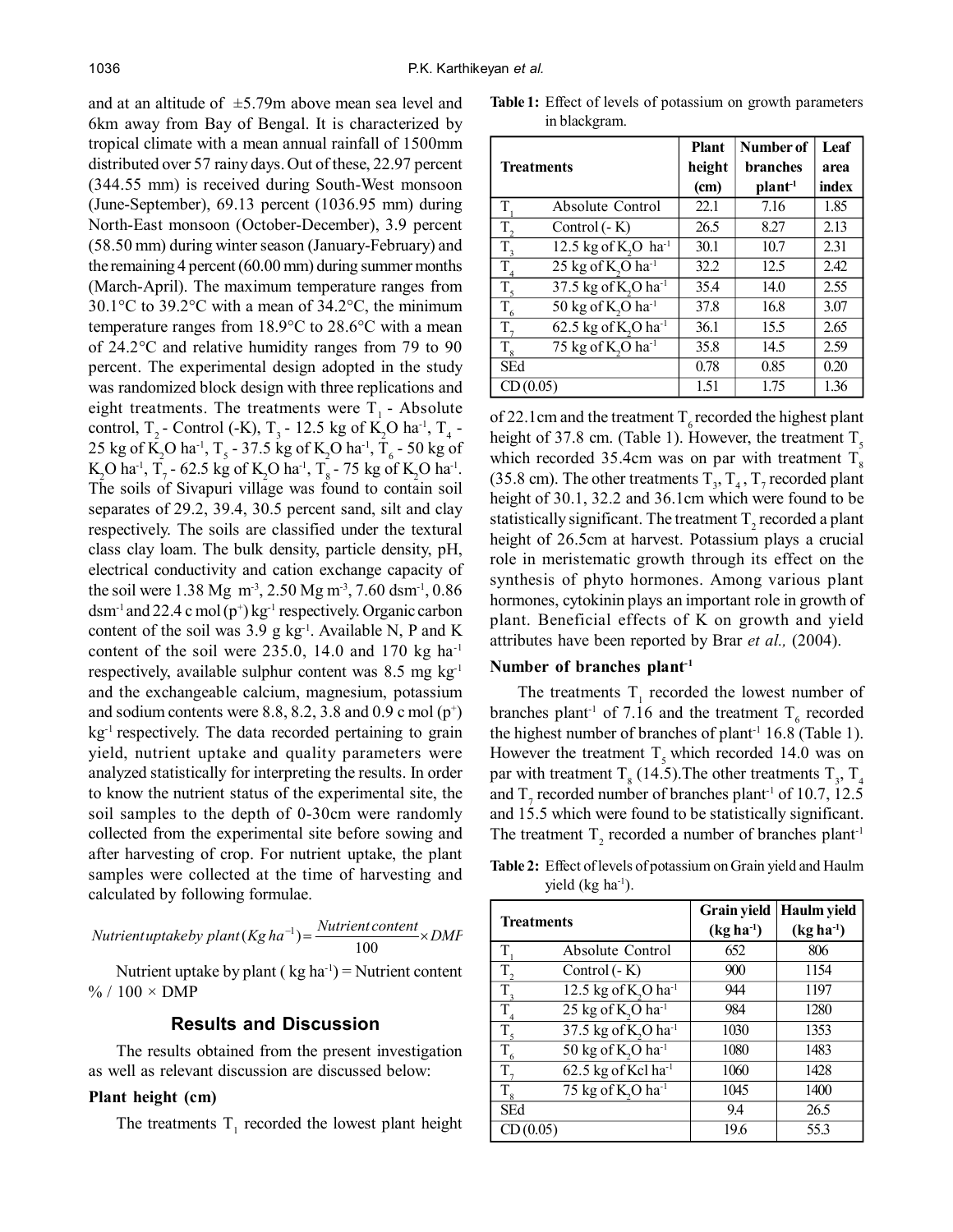of 8.27 at harvest. The results of this experiment were in accordance with these Buriro *et al.,* (2015), who noticed with the application of K, the plants grew vigorously to produce more branches plant-1 .

## **Leaf area index:**

The treatments  $T_1$  recorded the lowest leaf area index of 1.85 and the treatment  $T<sub>6</sub>$  recorded the highest leaf area index of 3.07 (Table 1). However the treatment  $T<sub>s</sub>$ which recorded 2.55 was on par with treatment  $T_s (2.59)$ . The other treatments  $T_3$ ,  $T_4$  and  $T_7$  recorded leaf area index of 2.31, 2.42 and 2.65 which were found to be statistically significant. The treatment  $T_2$  recorded a leaf area index of 2.13. This might be due to optimum supply of nutrients which increased the plant growth, leaf number, leaf length and breadth. Similar results were also observed by Geetha and Velayutham (2009) and Nazir Hussain *et al.,* (2011).

#### **Grain yield and Haulm yield (kg ha-1)**

The treatments  $T_1$  recorded the lowest grain yield and haulm yield of  $652$  and  $806$  kg ha<sup>-1</sup> (Table 2). Treatment  $T<sub>6</sub>$  recorded the highest grain yield and haulm yield of 1080 and 1483 kg ha<sup>-1</sup>. However the treatment  $T<sub>s</sub>$  which recorded (1030 and 1353 kg ha<sup>-1</sup>) was on par with treatment  $T_s$  (1045 and 1400 kg ha<sup>-1</sup>). The other treatments  $T_3$ ,  $T_4$  and  $T_7$  recorded grain and haulm yields of 944, 984, 1060 kg ha<sup>-1</sup> and 1197, 1280, 1428 kg ha<sup>-1</sup> which were found to be statistically significant. The treatment  $T_2$  recorded a grain yield and haulm yield of 900 and 1154 kg ha<sup>-1</sup>. It was clearly observed that yield increased with the optimum dose of potassium  $(50 \text{ kg ha}^{-1})$ . Similar results were reported by Chaudhry and Mahmood (1999). Leaf area index and photosynthetic rate as a perfect and prolonged nutrient management which might have contributed to higher haulm yield as reported by

**Table 3:** Effect of levels of potassium on Nitrogen, Phosphorus and Potassium uptake  $(kg ha<sup>-1</sup>)$  by haulm in blackgram.

| <b>Treatments</b>                                          | uptake<br>by haulm<br>$(kg ha-1)$ | Nitrogen   Phosphorus   Potassium<br>uptake by<br>haulm<br>$(kg ha-1)$ | uptake by<br>haulm<br>$(kg ha-1)$ |
|------------------------------------------------------------|-----------------------------------|------------------------------------------------------------------------|-----------------------------------|
| T<br>Absolute Control                                      | 22.1                              | 7.16                                                                   | 1.85                              |
| T,<br>Control (- K)                                        | 26.5                              | 8.27                                                                   | 2.13                              |
| $T_{3}$<br>12.5 kg of K <sub>2</sub> O ha <sup>-1</sup>    | 30.1                              | 10.7                                                                   | 2.31                              |
| 25 kg of K <sub>2</sub> O ha <sup>-1</sup><br>$T_{\rm A}$  | 32.2                              | 12.5                                                                   | 2.42                              |
| 37.5 kg of K,O ha <sup>-1</sup><br>$T_{\rm 5}$             | 35.4                              | 14.0                                                                   | 2.55                              |
| $\overline{T}_6$<br>50 kg of $K$ , O ha <sup>-1</sup>      | 37.8                              | 16.8                                                                   | 3.07                              |
| 62.5 kg of K <sub>2</sub> O ha <sup>-1</sup><br>$T_{\tau}$ | 36.1                              | 15.5                                                                   | 2.65                              |
| 75 kg of K <sub>2</sub> O ha <sup>-1</sup><br>$T_{\rm g}$  | 35.8                              | 14.5                                                                   | 2.59                              |
| <b>SEd</b>                                                 | 0.78                              | 0.85                                                                   | 0.20                              |
| CD(0.05)                                                   | 1.51                              | 1.75                                                                   | 1.36                              |

Singh *et al.,* (2007) and Suriyalashmi, (2013).

#### **N,P,K uptake by grain(kg ha-1)**

The treatments  $T_1$  recorded the lowest nitrogen, phosphorus and potassium uptake by grain of 16.7, 0.93 and 6.75 kg ha<sup>-1</sup> and the treatment T<sub>6</sub> recorded the highest and nitrogen, phosphorus and potassium uptake by grain of 42.6, 8.56 and 22.2 kg ha<sup>-1</sup> (Table 3). However the treatment  $T_s$  which recorded 38.9, 5.89 and 19.2 kg ha<sup>-1</sup> was on par with treatment  $T<sub>8</sub>$  (39.0, 6.02, 19.9 kg ha<sup>-1</sup>). The other treatments  $T_3$ ,  $T_4$  and  $T_7$  recorded nitrogen, phosphorus and potassium uptake by grain of (32.1, 2.53, 15.1 kg ha-1 ), (35.3, 4.08, 18.8 kg ha-1 ) and (40.5, 7.14, 20.0) kg ha-1 respectively which were found to be statistically significant. The treatment  $T_2$  recorded a nitrogen and phosphorus, potassium uptake by grain 27.4, 1.83 and 12.3 kg ha-1 at harvest. In addition, mineralization of immobilized nutrients by legumes increased their availability to residual crops and increased nutrients uptake by crop. Similar results were documented by Patil *et al.,* (2010) and Suriyalashmi, (2013).

## **N,P,K uptake by haulm(kg ha-1):**

The treatments  $T_1$  recorded the lowest nitrogen, phosphorus and potassium uptake of 10.5, 0.93 and 11.4 kg ha<sup>-1</sup> by haulm and the treatment  $T_{\epsilon}$  recorded the highest nitrogen, phosphorus and potassium uptake of 30.2, 7.05 and  $31.6$  kg ha<sup>-1</sup> by haulm (Table 4). However the treatment  $T<sub>s</sub>$  which recorded nitrogen, phosphorus and potassium uptake of 27.0, 5.17 and 27.0 kg ha<sup>-1</sup> by haulm was on par with treatment  $T<sub>8</sub>$  (27.8, 5.81, 27.8 kg ha<sup>-1</sup>). The other treatments  $T_3$ ,  $T_4$  and  $T_7$  recorded nitrogen, phosphorus and potassium uptake of (21.0, 2.25, 22.1 kg ha<sup>-1</sup>), (24.9, 3.21, 25.8 kg ha<sup>-1</sup>) and (28.2, 6.50, 29.5 kg ha<sup>-1</sup>) by haulm respectively which were found to be statistically significant. The treatment  $T_2$  recorded a

**Table 4:** Effect of levels of potassium on Nitrogen, Phosphorus and Potassium uptake  $(kg ha^{-1})$  by grain in blackgram.

| <b>Treatments</b>                                         | uptake<br>by grain<br>$(kg ha-1)$ | Nitrogen   Phosphorus   Potassium<br>uptake by<br>grain | uptake by<br>grain  |
|-----------------------------------------------------------|-----------------------------------|---------------------------------------------------------|---------------------|
| T,<br>Absolute Control                                    | 16.7                              | $(kg ha-1)$<br>0.93                                     | $(kg ha-1)$<br>6.75 |
| T,<br>Control (- K)                                       | 27.4                              | 1.83                                                    | 12.3                |
| 12.5 kg of $K$ , O ha <sup>-1</sup><br>$T_{\rm a}$        | 32.1                              | 2.53                                                    | 15.1                |
| 25 kg of K <sub>2</sub> O ha <sup>-1</sup><br>$T_{4}$     | 35.3                              | 4.08                                                    | 18.8                |
| 37.5 kg of K,O ha <sup>-1</sup><br>$T_{\rm s}$            | 38.9                              | 5.89                                                    | 19.2                |
| 50 kg of K <sub>2</sub> O ha <sup>-1</sup><br>$T_{6}$     | 42.6                              | 8.56                                                    | 22.2                |
| $T_{7}$<br>62.5 kg of K <sub>2</sub> O ha <sup>-1</sup>   | 40.5                              | 7.14                                                    | 20.0                |
| 75 kg of K <sub>2</sub> O ha <sup>-1</sup><br>$T_{\rm g}$ | 39.0                              | 6.02                                                    | 19.9                |
| SEd 0.98                                                  | 0.67                              | 1.01                                                    |                     |
| CD(0.05)                                                  | 2.01                              | 1.38                                                    | 2.08                |